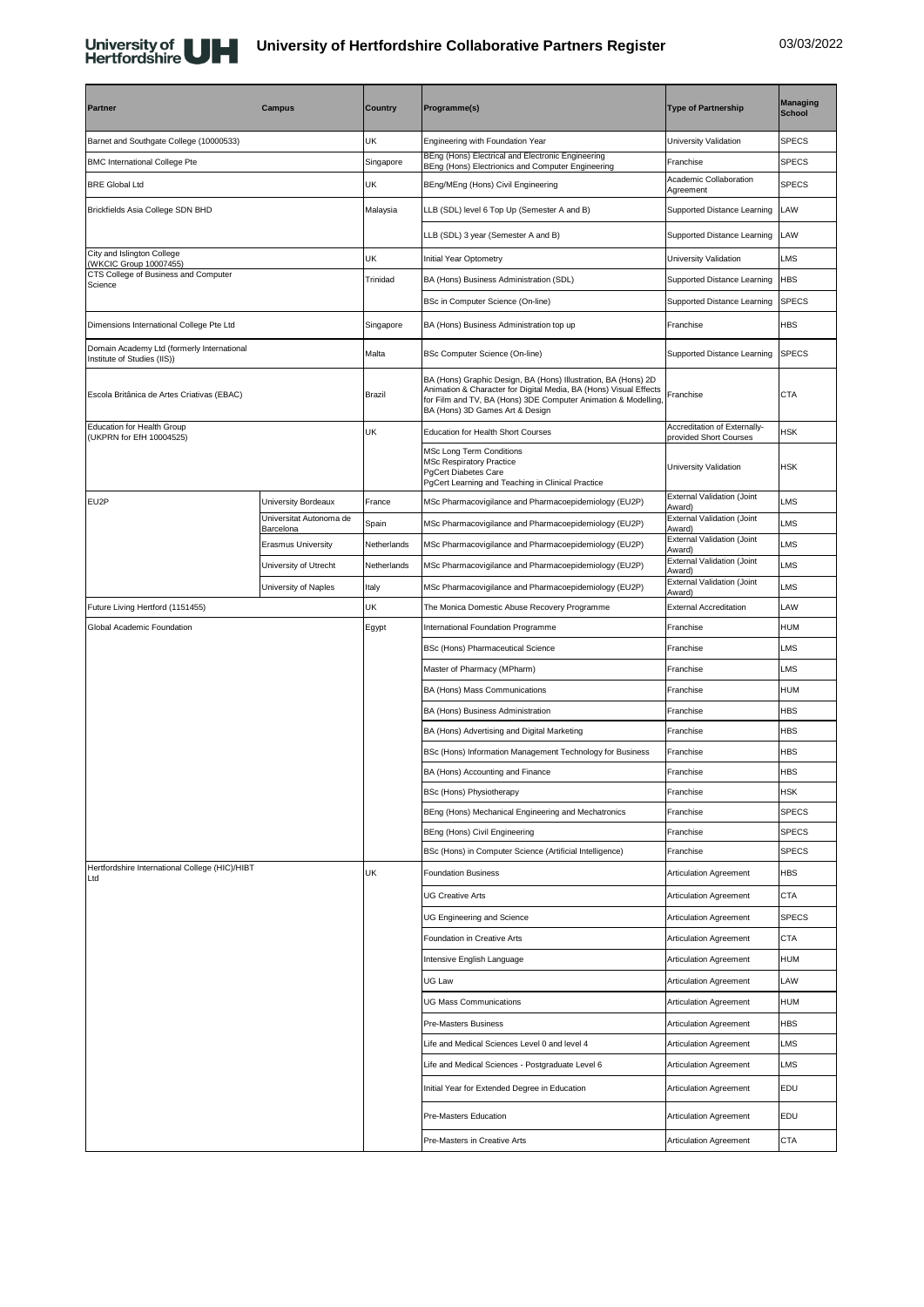| Partner                                                                                              | <b>Campus</b>                                                    | <b>Country</b> | Programme(s)                                                                           | <b>Type of Partnership</b>                             | <b>Managing</b><br><b>School</b> |
|------------------------------------------------------------------------------------------------------|------------------------------------------------------------------|----------------|----------------------------------------------------------------------------------------|--------------------------------------------------------|----------------------------------|
| Hertford Regional College (10003035)                                                                 |                                                                  | UK             | FdA Early Years                                                                        | University Validation                                  | EDU                              |
|                                                                                                      |                                                                  |                | FdA Business Management                                                                | University Validation                                  | <b>HBS</b>                       |
|                                                                                                      |                                                                  |                | <b>FdA Creative Enterprise</b>                                                         | University Validation                                  | <b>CTA</b>                       |
| Herts for Learning Ltd                                                                               |                                                                  | UK             | National Award for SEN Coordination / Advanced SENCO Award /<br>SENCO as Leaders Award | Accreditation of Externally-<br>provided Short Courses | EDU                              |
|                                                                                                      |                                                                  |                | Executive Leadership for the Schools (Hertfordshire Head Teache<br>Programme)          | Accreditation of Externally-<br>provided Short Courses | EDU                              |
| Interactive Design Institute (10006389)                                                              |                                                                  | <b>UK</b>      | BA (Hons) Interior Architecture and Design                                             | Franchise                                              | <b>CTA</b>                       |
|                                                                                                      |                                                                  |                | BA (Hons) Illustration                                                                 | Franchise                                              | <b>CTA</b>                       |
|                                                                                                      |                                                                  |                | BA (Hons) Graphic Design                                                               | Franchise                                              | <b>CTA</b>                       |
|                                                                                                      |                                                                  |                | MA Graphic Communications                                                              | Franchise                                              | <b>CTA</b>                       |
|                                                                                                      |                                                                  |                | MA Illulstration (Visual Communication)                                                | Franchise                                              | <b>CTA</b>                       |
|                                                                                                      |                                                                  |                | <b>MA Interior Design</b>                                                              | Franchise                                              | CTA                              |
|                                                                                                      |                                                                  |                | MA Photography (Visual Communication)                                                  | Franchise                                              | <b>CTA</b>                       |
| International Business School Alliance (IBSA) /<br>Transatlantic Business School Alliance<br>(TABSA) | Hochschule Bremen                                                | Germany        | MSc Global Business (External validation (Dual Award))                                 | University Validation (Dual<br>Award)                  | <b>HBS</b>                       |
|                                                                                                      | Institute of Business<br>Studies, Moscow                         | Russia         | MSc Global Business (External validation (Dual Award))                                 | University Validation (Dual<br>Award)                  | HBS                              |
|                                                                                                      | University of North<br>Carolina, Wilmington                      | <b>USA</b>     | MSc Global Business (External validation (Dual Award))                                 | University Validation (Dual<br>Award)                  | <b>HBS</b>                       |
|                                                                                                      | Universitat de Valencia                                          | Spain          | MSc Global Business (External validation (Dual Award))                                 | University Validation (Dual<br>Award)                  | <b>HBS</b>                       |
|                                                                                                      | Ecole Superieure des<br>Sciences Commerciales<br>d'Anger (ESSCA) | France         | MSc Global Business (External validation (Dual Award))                                 | University Validation (Dual<br>Award)                  | <b>HBS</b>                       |
|                                                                                                      | Kedge Business School<br>(formerly Euromed)                      | France         | BA (Hons) International Management (External validation (Dual<br>Award))               | University Validation (Dual<br>Award)                  | <b>HBS</b>                       |
|                                                                                                      | Hochschule Bremen                                                | Germany        | BA (Hons) International Management (External validation (Dual<br>Award))               | University Validation (Dual<br>Award)                  | <b>HBS</b>                       |
|                                                                                                      | University of North<br>Carolina, Wilmington                      | <b>USA</b>     | BA (Hons) International Management (External validation (Dual<br>Award))               | University Validation (Dual<br>Award)                  | <b>HBS</b>                       |
|                                                                                                      | Universitat de Valencia                                          | Spain          | BA (Hons) International Management (External validation (Dual<br>Award))               | University Validation (Dual<br>Award)                  | <b>HBS</b>                       |
| INTI Universal Holdings Sdn Bhd                                                                      | INTI International<br>University Nilai                           | Malaysia       | BA (Hons) Accountancy                                                                  | University Validation (Dual<br>Award)                  | <b>HBS</b>                       |
|                                                                                                      |                                                                  |                | BA (Hons) Financial Planning                                                           | University Validation (Dual<br>Award)                  | <b>HBS</b>                       |
|                                                                                                      |                                                                  |                | <b>MA Management Studies</b>                                                           | University Validation (Dual<br>Award)                  | <b>HBS</b>                       |
|                                                                                                      |                                                                  |                | BA (Hons) Mass Media & Communications                                                  | University Validation (Dual<br>Award)                  | HUM                              |
|                                                                                                      |                                                                  |                | BA (Hons) Accountancy and Finance                                                      | University Validation (Dual<br>Award)                  | HBS                              |
|                                                                                                      |                                                                  |                | BA (Hons) Business with Psychology (top up)                                            | University Validation (Dual<br>Award)                  | <b>HBS</b>                       |
|                                                                                                      |                                                                  |                | BA (Hons) Banking and Finance (top up)                                                 | University Validation (Dual<br>Award)                  | <b>HBS</b>                       |
|                                                                                                      |                                                                  |                | BA (Hons) Business                                                                     | University Validation (Dual<br>Award)                  | HBS                              |
|                                                                                                      | <b>INTI International College</b><br>Subang                      | Malaysia       | BA (Hons) Finance                                                                      | Franchise                                              | <b>HBS</b>                       |
|                                                                                                      |                                                                  |                | BA (Hons) Marketing                                                                    | Franchise                                              | <b>HBS</b>                       |
|                                                                                                      |                                                                  |                | BA (Hons) Business Administration                                                      | Franchise                                              | <b>HBS</b>                       |
|                                                                                                      |                                                                  |                | BA (Hons) Accounting and Finance                                                       | Franchise                                              | <b>HBS</b>                       |
|                                                                                                      |                                                                  |                | BA (Hons) Mass Communications                                                          | Franchise                                              | HUM                              |
|                                                                                                      |                                                                  |                | BA (Hons) Event Management and Marketing                                               | Franchise                                              | <b>HBS</b>                       |
|                                                                                                      | INTI College Sabah                                               | Malaysia       | BA (Hons) Business Administration                                                      | Franchise                                              | <b>HBS</b>                       |
|                                                                                                      |                                                                  |                | BA (Hons) Accounting and Finance                                                       | Franchise                                              | <b>HBS</b>                       |
|                                                                                                      | <b>INTI International College</b>                                | Malaysia       | BA (Hons) Business Administration                                                      | Franchise                                              | <b>HBS</b>                       |
|                                                                                                      | Penang                                                           |                | BA (Hons) Mass Communications                                                          | Franchise                                              | HUM                              |
|                                                                                                      |                                                                  |                | BA (Hons) Event Management and Marketing                                               | Franchise                                              | <b>HBS</b>                       |
|                                                                                                      |                                                                  |                |                                                                                        |                                                        |                                  |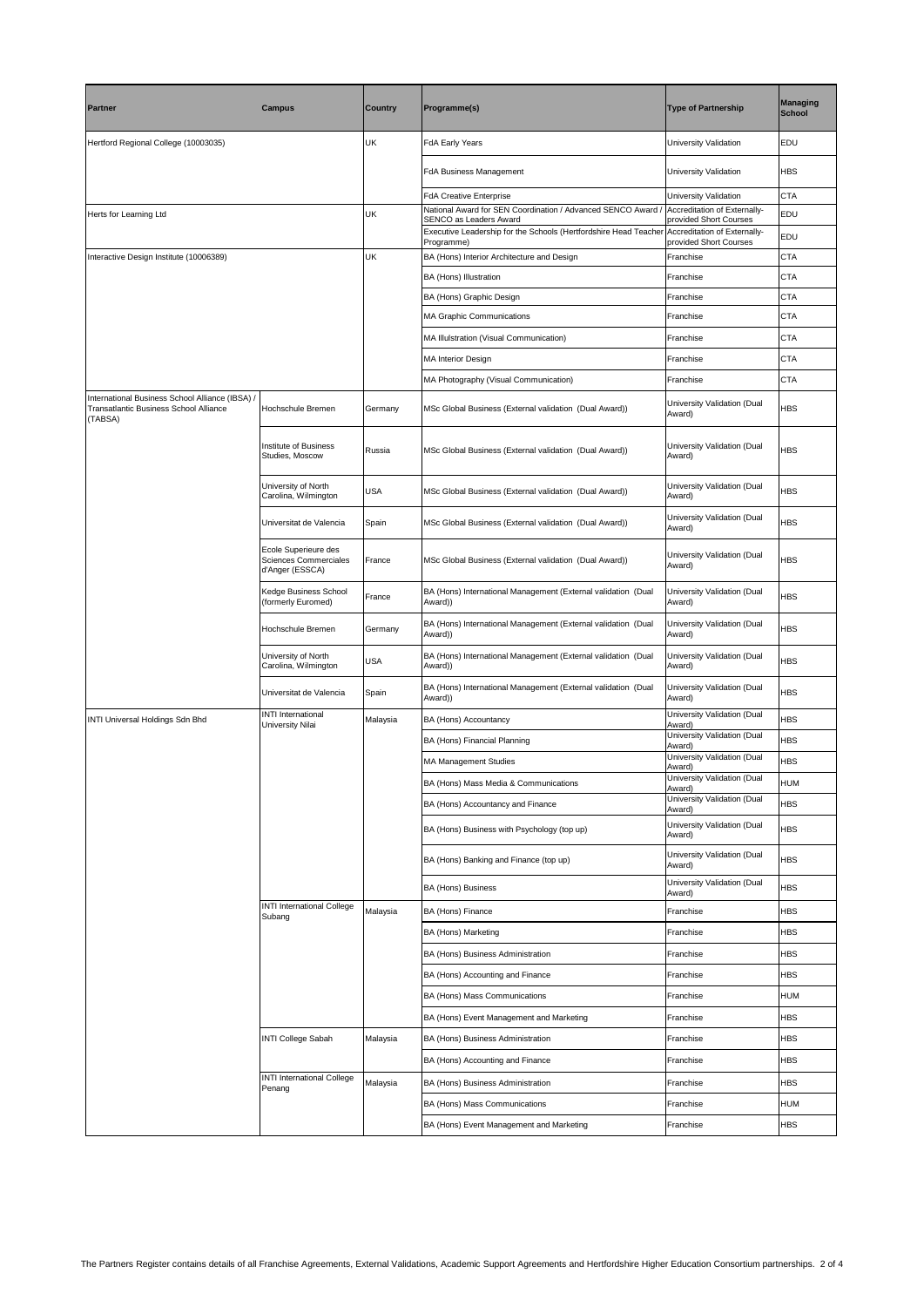| <b>Partner</b>                                                         | <b>Campus</b>                               | <b>Country</b> | Programme(s)                                                                                                                                      | <b>Type of Partnership</b>                             | <b>Managing</b><br><b>School</b> |
|------------------------------------------------------------------------|---------------------------------------------|----------------|---------------------------------------------------------------------------------------------------------------------------------------------------|--------------------------------------------------------|----------------------------------|
| INTI Universal Holdings Sdn Bhd                                        | <b>INTI International College</b><br>Penang | Malaysia       | BA (Hons) Accounting and Finance                                                                                                                  | Franchise                                              | HBS                              |
| Just Therapy Education                                                 |                                             | UK             | Acupuncture Short Course                                                                                                                          | Accreditation of Externally-<br>provided Short Courses | <b>HSK</b>                       |
| Mary Hare (UKPRN 10013987)                                             |                                             | UK             | MA/PgDip Deaf Education Studies (Teacher of the Deaf)<br>MA/PgDip Deaf Education Studies (Early Years)                                            | University Validation<br>University Validation         | EDU<br>EDU                       |
|                                                                        |                                             |                | MSc/PgDip Deaf Education Studies (Educational Audiology)                                                                                          | University Validation                                  | EDU                              |
| North Hertfordshire College (10004690)                                 |                                             | ŪK             | FdA Business Management                                                                                                                           | University Validation                                  | <b>HBS</b>                       |
|                                                                        |                                             |                | BSc Computer Science (SDL) level 6                                                                                                                | N/A                                                    | <b>SPECS</b>                     |
|                                                                        |                                             |                | Science Extended Degree Initial Year                                                                                                              | University Validation                                  | LMS                              |
|                                                                        |                                             |                | FdSc Computing Technologies                                                                                                                       | University Validation                                  | <b>SPECS</b>                     |
|                                                                        |                                             |                | BA (Hons) Business Administration (SDL)                                                                                                           | Supported Distance Learning                            | <b>HBS</b>                       |
| Oaklands College (10004835)                                            |                                             | UK             | <b>FdA Creative Enterprise</b>                                                                                                                    | University Validation                                  | CTA                              |
|                                                                        |                                             |                | Engineering with Foundation Year                                                                                                                  | University Validation                                  | <b>SPECS</b>                     |
|                                                                        |                                             |                | FdA Early Years                                                                                                                                   | University Validation                                  | EDU                              |
|                                                                        |                                             |                | FdA Business Management                                                                                                                           | University Validation                                  | HBS                              |
| Oshwal College                                                         |                                             | Kenya          | BA (Hons) Business Administration (SDL)                                                                                                           | Supported Distance Learning                            | HBS                              |
| Parkway College                                                        |                                             | Singapore      | BSc (Hons) Diagnostic Radiography and Imaging                                                                                                     | Franchise                                              | HSK                              |
| Pen Green Centre (10034200)                                            |                                             | UK             | FdA Early Childhood and Education (Integrated Working with<br>Families and Children)                                                              | University Validation                                  | EDU                              |
|                                                                        |                                             |                | BA (Hons) Early Childhood and Education (Integrated Working<br>with Families and Children) - Top-Up                                               |                                                        |                                  |
|                                                                        |                                             |                | MA Early Childhood and Education (Integrated Working with<br>Families and Children)                                                               |                                                        |                                  |
|                                                                        |                                             |                | FdA Early Childhood and Education (Integrated Working with<br>Families and Children) (Online)                                                     |                                                        |                                  |
|                                                                        |                                             |                | BA (Hons) Early Childhood and Education (Integrated Working<br>with Families and Children) - Top-Up (Online)                                      |                                                        |                                  |
|                                                                        |                                             |                | MA Early Childhood and Education (Integrated Working with<br>Families and Children) (Online)                                                      |                                                        |                                  |
| PSB Academy PTE LTD                                                    |                                             | Singapore      | BEng (Hons) Robotics and Artificial Intelligence                                                                                                  | Franchise                                              | <b>SPECS</b>                     |
|                                                                        |                                             |                | BSc (Hons) Computer Science Level 6 Top Up                                                                                                        | Supported Distance Learning                            | <b>SPECS</b>                     |
|                                                                        |                                             |                | <b>MSc Data Science</b>                                                                                                                           | Supported Distance Learning                            | <b>SPECS</b>                     |
|                                                                        |                                             |                | MSc Artificial Intelligence                                                                                                                       | Supported Distance Learning SPECS                      |                                  |
|                                                                        |                                             |                | BA (Hons) Business Administration (Level 6 Top Up)                                                                                                | Supported Distance Learning                            | <b>HBS</b>                       |
| Raffles College                                                        |                                             | Indonesia      | BA (Hons) Business Administratiion Level 6 Top Up (SDL)                                                                                           | Supported Distance Learning                            | <b>HBS</b>                       |
|                                                                        |                                             |                | BA (Hons) Graphic Design Level 6 Top Up (SDL)                                                                                                     | Supported Distance Learning                            | <b>CTA</b>                       |
| <b>SAE</b> International                                               |                                             | International  | Audio and Music; Film, Animation and Media; Interactive Media,<br>Professional Practice in Creative Media Industries, Professional<br>Development | University Validation                                  | <b>CTA</b>                       |
| Safer Places (2789572)                                                 |                                             | UK             | Stalking Advocacy                                                                                                                                 | <b>External Accreditation</b>                          | LAW                              |
| Serco Education                                                        |                                             | UK             | PgCert Special Educational Needs and Inclusion                                                                                                    | University Validation                                  | EDU                              |
| SITAL College of Tertiary Education Ltd                                |                                             | Trinidad       | BA (Hons) Business Administration (SDL)                                                                                                           | Supported Distance Learning                            | HBS                              |
| Sri Lanka Telecom Training Centre                                      |                                             | Sri Lanka      | BEng (Hons) Electrical and Electronic Engineering                                                                                                 | Franchise                                              | <b>SPECS</b>                     |
| The College of Optometrists                                            |                                             | UK             | Masters of Optometry                                                                                                                              | Academic Collaboration<br>Agreement                    | <b>LMS</b>                       |
| The Organisation for Professionals in<br>Regulatory Affairs (10032280) |                                             | UK             | <b>MSc Regulatory Affairs</b>                                                                                                                     | University Validation                                  | <b>LMS</b>                       |
| The One Academy                                                        |                                             | Malaysia       | BA (Hons) Graphic Design                                                                                                                          | Franchise                                              | <b>CTA</b>                       |
|                                                                        |                                             |                | BA (Hons) Digital Media Design                                                                                                                    | Franchise                                              | <b>CTA</b>                       |
|                                                                        |                                             |                |                                                                                                                                                   |                                                        |                                  |
|                                                                        |                                             |                | BA (Hons) Interior Architecture and Design                                                                                                        | Franchise                                              | <b>CTA</b>                       |